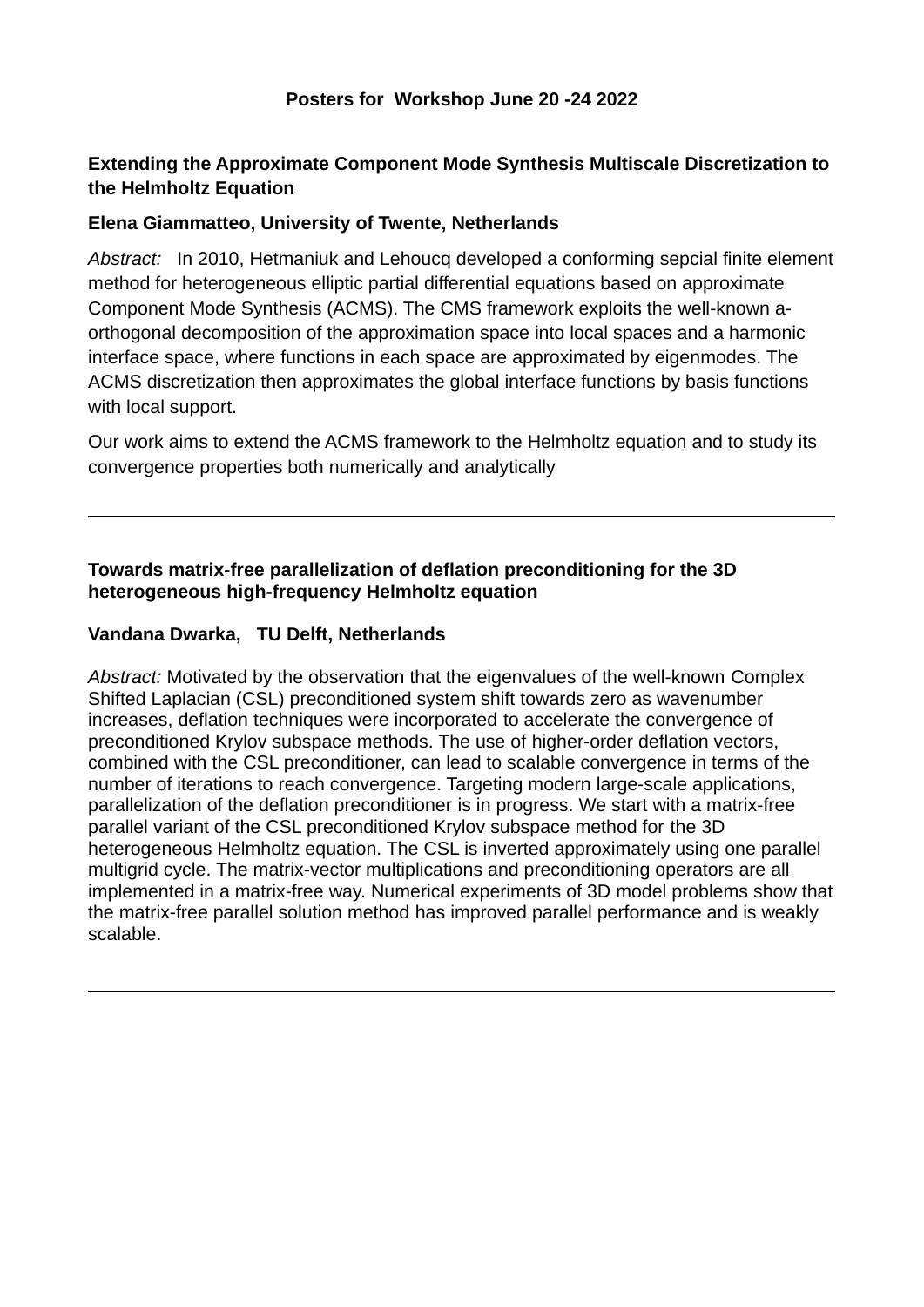# **Fast approximation of far-field patterns for polygons**

## **Andrew Gibbs, University College London, UK**

*Abstract:* In many acoustic scattering applications, it is necessary to compute the far-field behaviour induced by a large range of incident angles, to fully understand the scattering properties of the obstacle. In practice this can be computationally expensive, especially at high frequencies. Given a collection of 'canonical' far-field patterns induced by a (frequency independent) number of 'canonical' incident angles, 'embedding formulae' can be used to construct a simple and explicit formula for the far-field pattern, at any incident angle. For example, in the case of scattering by a square, given the far-field patterns induced by eight incident angles, we have an explicit formula for the far-field pattern induced by any incident angle.

Despite being exact in theory, embedding formulae are severely ill-conditioned in practice; when numerical approximations are used for the canonical far-field patterns, embedding formulae suffer from arbitrarily large errors.

In recent work, we have found a way to overcome this ill-conditioning, by adapting the embedding formulae of Biggs 2006, which were derived for polygonal scatterers. This was achieved by exploiting the complex analyticity of the far-field patterns and reformulating the embedding formulae as a contour integral. This representation is shown to be wellconditioned, with respect to the error in the canonical far-field patterns. At the vast majority of observation and incident angles, this contour integral may be computed via residue calculus, making this new class of embedding formulae very efficient at high frequencies.

## **Analysis of Bernstein-Bézier finite elements for interface problems governed by the time-harmonic maxwell wave equations.**

## **Nawfel Benatia, Cadi Ayyad University, Morocco**

*Abstract:* This work presents a high-order H(curl)-conforming Bernstein-Bézier finite element discretization to accurately solve high-frequency interface problems governed by the time-harmonic maxwell wave equations. The performance of the methods is evaluated using a p-adaptative approach, over a wide range of frequencies, carried out on a set of unstructured triangular mesh grids.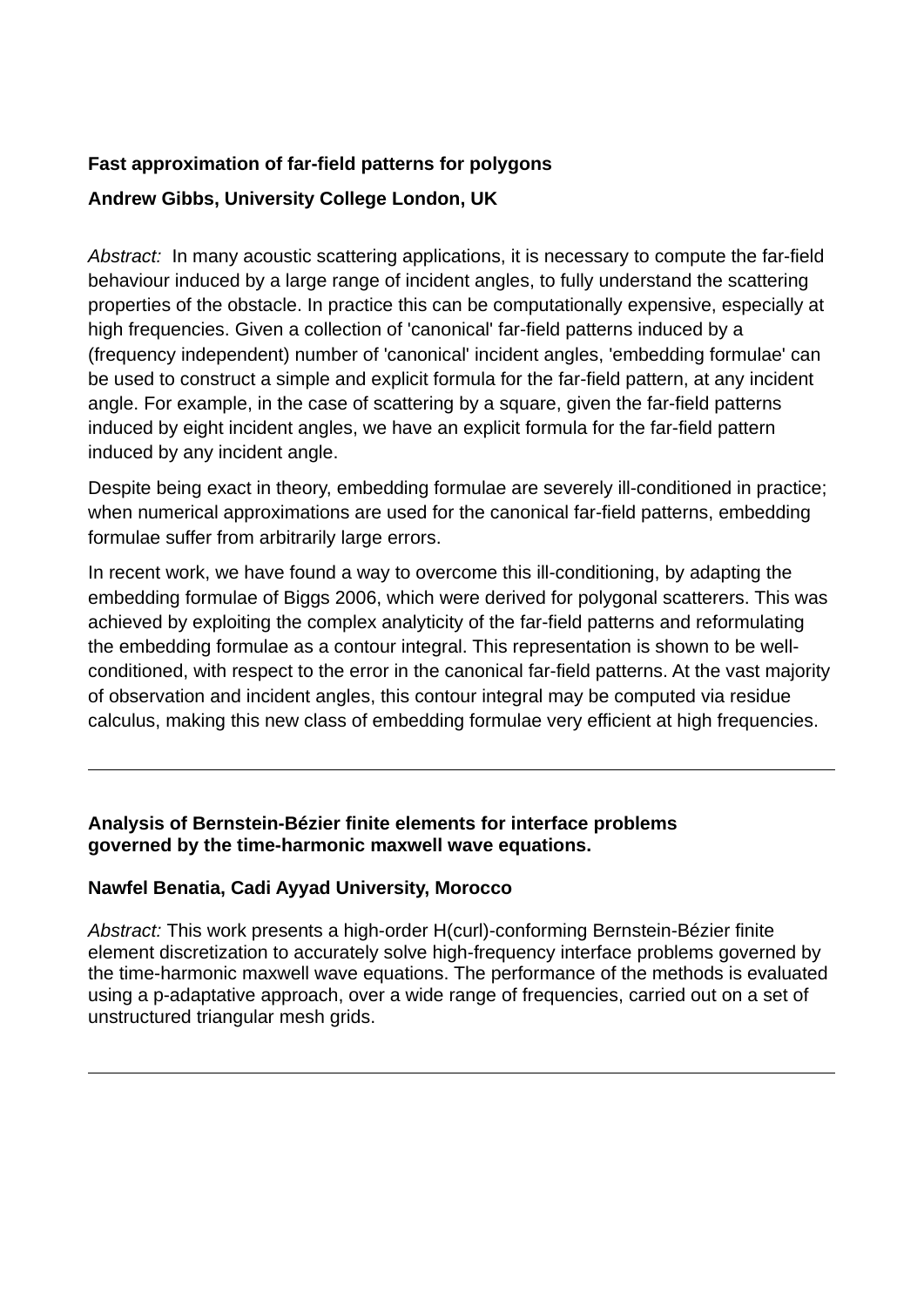#### **Utilising low frequency dynamics to improve time-stepping capabilities in weather and climate models**

### **Timothy Andrews, University of Exeter, UK**

*Abstract:* Weather and climate PDEs exhibit a considerable time-scale separation, so generally require a very fine temporal discretisation to solve. My research is around enabling a larger time step to be used, whilst retaining sufficient accuracy. Primarily, I consider a new 'modulation variable', which evolves on the slower time-scale of the nonlinearity. This is constructed through a matrix exponential mapping of the fast, linear, waves. When using a pseudo-spectral approach, analytical expressions can be formed for this operator, in spectral space. Additional phase averaging further reduces local oscillations, leaving a smoother gradient to time-step over. I am analysing the novel introduction of a mean correction term into this mapping. Using this local average of the non-linearity should compensate for phase errors in the modulation variable space. I seek to prove that this will enable greater accuracy with larger time steps in these systems.

# **Nonlinear inversion using data-driven reduced order models applied to the Helmholtz impedance boundary value problem**

## **Andreas Tataris, Utrecht University, Netherlands**

*Abstract:* Recently, reduced order model techniques have received attention and have been applied to Dirichlet and Neumann inverse boundary value problems. In this poster, we introduce the ROM inversion method applied to the Helmholtz impedance problem. We also discuss the limitations of this approach due to the nature of the governing boundary condition.

#### **An iterative hybrid numerical-asymptotic boundary element method for highfrequency scattering by multiple screens**

## **Oliver Phillips, University of Reading, UK**

*Abstract:* Standard Boundary Element Methods (BEM) for scattering problems, with piecewise polynomial approximation spaces, have a computational cost that grows with frequency. Recent Hybrid Numerical Asymptotic (HNA) BEMs, with enriched approximation spaces consisting of the products of piecewise polynomials with carefully chosen oscillatory functions, have been shown to be effective in overcoming this limitation for a range of problems, focused on single convex scatterers or very specific non-convex or multiple scattering configurations. Here we present a novel HNA BEM approach to the problem of 2D scattering by a pair of screens in an arbitrary configuration, which we anticipate may serve as a building block towards algorithms for general multiple scattering problems with computational cost independent of frequency.